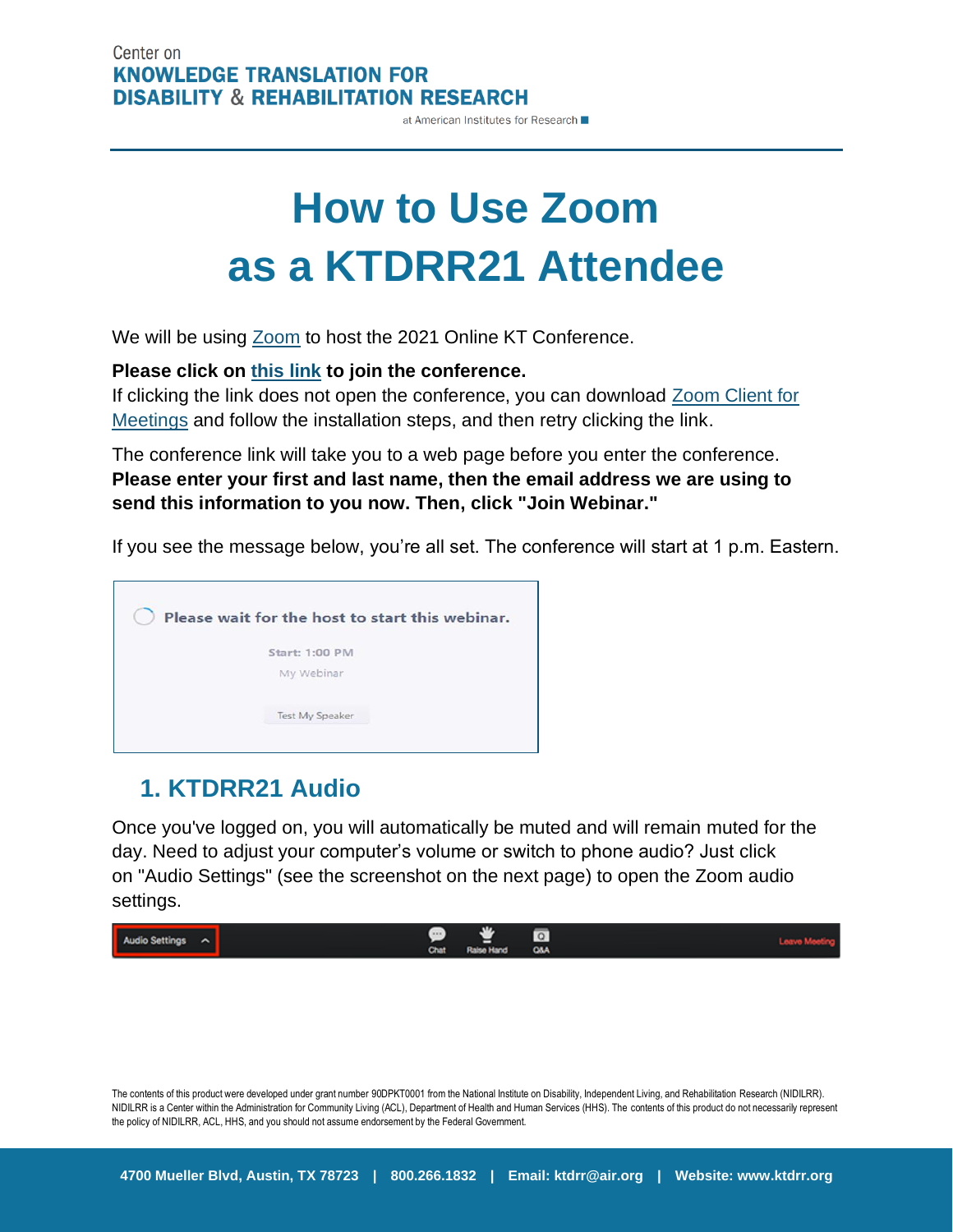# **2. How to Ask Questions and Chat During KTDRR21**

The Chat window allows you to ask presenters and moderators questions and to exchange comments with other participants.

Presenters and moderators can reply either via text in the Chat window or answer your question live. Other participants will respond only in the Chat window.

Click "Chat". The Chat window will appear on the right side of your Zoom window if you are not in full-screen mode. If you are in full screen, the Chat window will appear in a window that you can move around your screen as necessary.

Participate in the conference discussion by typing into the Chat window. Then, click "Enter" when you are ready to broadcast your question or discussion point to all conference attendees.

|                   | <b>Zoom Webinar Chat</b>               |  |
|-------------------|----------------------------------------|--|
|                   |                                        |  |
|                   |                                        |  |
|                   |                                        |  |
|                   |                                        |  |
|                   |                                        |  |
|                   |                                        |  |
|                   |                                        |  |
|                   |                                        |  |
| To:               | All panelists and attendees $\backsim$ |  |
| Type message here |                                        |  |

*PLEASE NOTE:* TO CHANGE THE NAME OF THE PERSON WITH WHOM YOU ARE CHATTING, CLICK THE DROP-DOWN MENU BESIDE "TO."

MAKE SURE THE "TO" AREA IS POPULATED WITH "**ALL PANELISTS AND ATTENDEES**" FOR EVERYONE TO SEE YOUR MESSAGE. IF YOU LEAVE THIS ON "ALL PANELISTS," ONLY THE PRESENTERS WILL SEE YOUR MESSAGE.

When you receive a Chat message, if you don't have the Chat window open, a notification will appear at the bottom of your screen on the Chat icon (conversation bubble).

We love a lively chat room! That said, please be mindful of keeping your questions and comments focused on the presentation at hand. That helps all of us get the most out of the day's sessions.